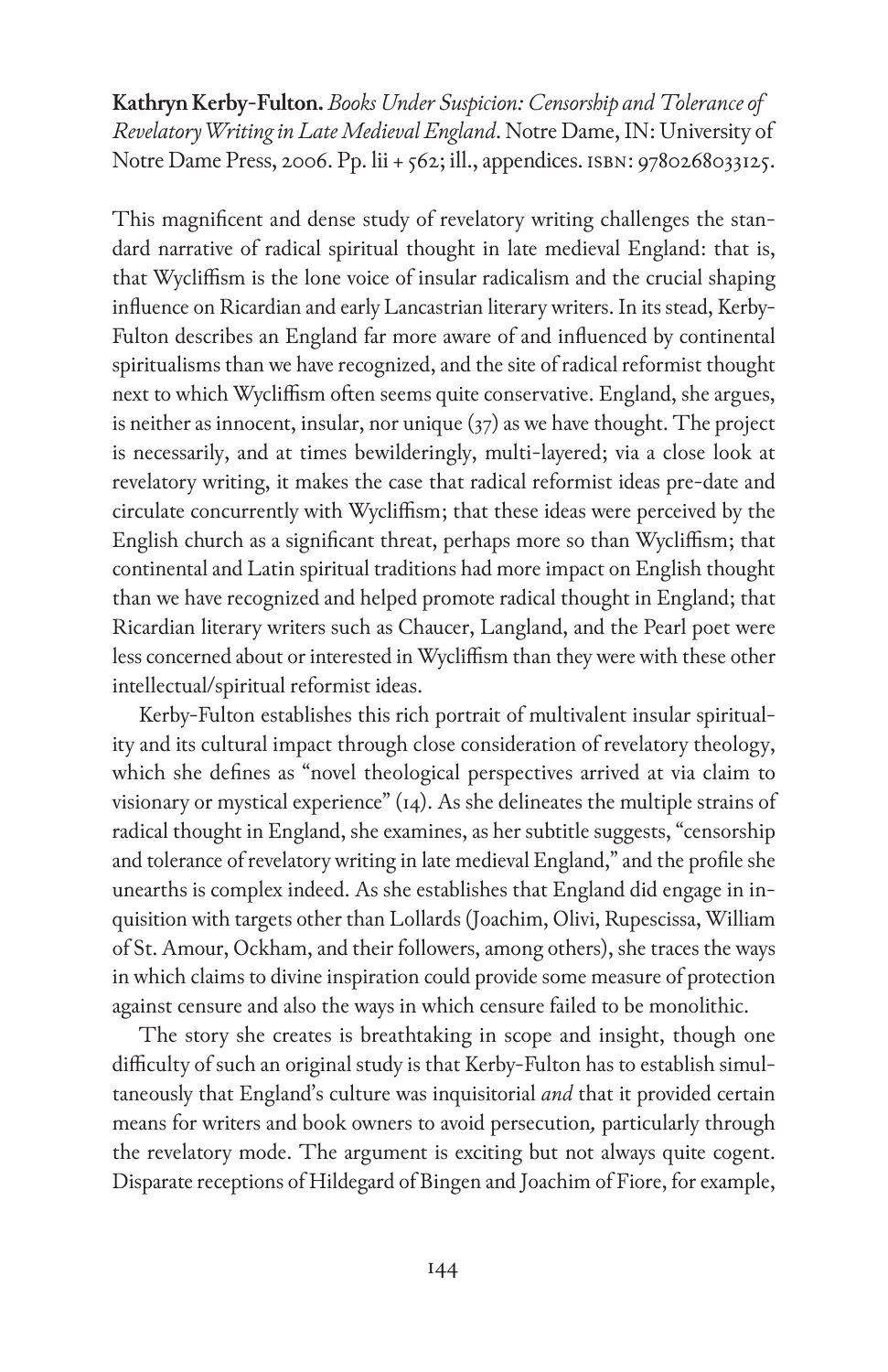(touchstones of the first four chapters), amply illustrate England's complex intellectual climate but less clearly demonstrate a "safe space" for revelatory writing. Both of these writers claim divine inspiration and both form independent traditions in which they provided alternative salvation histories, claiming that "spiritual renewal will be experienced here on earth before the end of history" (46). In parallel with Hildegard's visibility in fourteenth-century England, Joachim, Kerby-Fulton argues, also had a large impact, despite the current "myth" that he had no influence. She points out that Joachim was under official condemnation throughout fourteenth-century Europe, including England and Ireland, and his condemnation in 1215 by the Fourth Lateran Council would have had a profound impact on England, which took the Council's teachings very seriously. She helps us see that, via Roger Bacon, English Franciscans took an increasing interest in Joachism in the mid-thirteenth century, his works coming from the continent largely to (and from) convent libraries in addition to those being composed in England. In the early fourteenth century (1329-30), then, we have the first evidence of actual persecutions of Joachite writers with the arrest at Cambridge of four Franciscan lectors and, shortly after, of Franciscan Spirituals being burned. Throughout her study, Kerby-Fulton traces traditions of "suspect" and censored thought back to Joachim.

She establishes so convincingly that Joachite thought was present in England and deeply unsettling to the English church that it becomes very difficult to understand how Hildegard's writings and Hildegardiana could circulate quite freely in the fourteenth century when she came to be closely associated with Joachim and ideas of antimendicantism, antipapalism, and pro-disendowment propoganda (41). Kerby-Fulton does take up this question, gesturing to Hildegard's deft handling of imperial-papal politics, her "deliberately obscure prophetic style" (203), a lack of activism inspired by her works, and the overtly visionary mode in which she writes. Yet this answer is accorded a mere two paragraphs in an otherwise intensely detailed study and leaves one wondering how visionary is visionary enough to merit the relative liberty Hildegard enjoys.

Certainly, though, in considering Hildegard's reception, Kerby-Fulton makes visible the complexity of England's intellectual climate and the "health of intellectual freedom" (203) in the period. Hildegard's work was seen multivariously as "a beacon of hope," "an annoyance," "a safe outlet for suppressed radical frustrations," "a piece of political pragmatism," "a suspect non-biblical mode of 'faith'," "too potent," and "revelatory heresy" (203). Joachim too illustrates this point in that, even as the Avignon papacy is after "England's most popular native Joachite writer" (80), Henry of Costesy, Alan of Lynn is busy indexing Costesy's